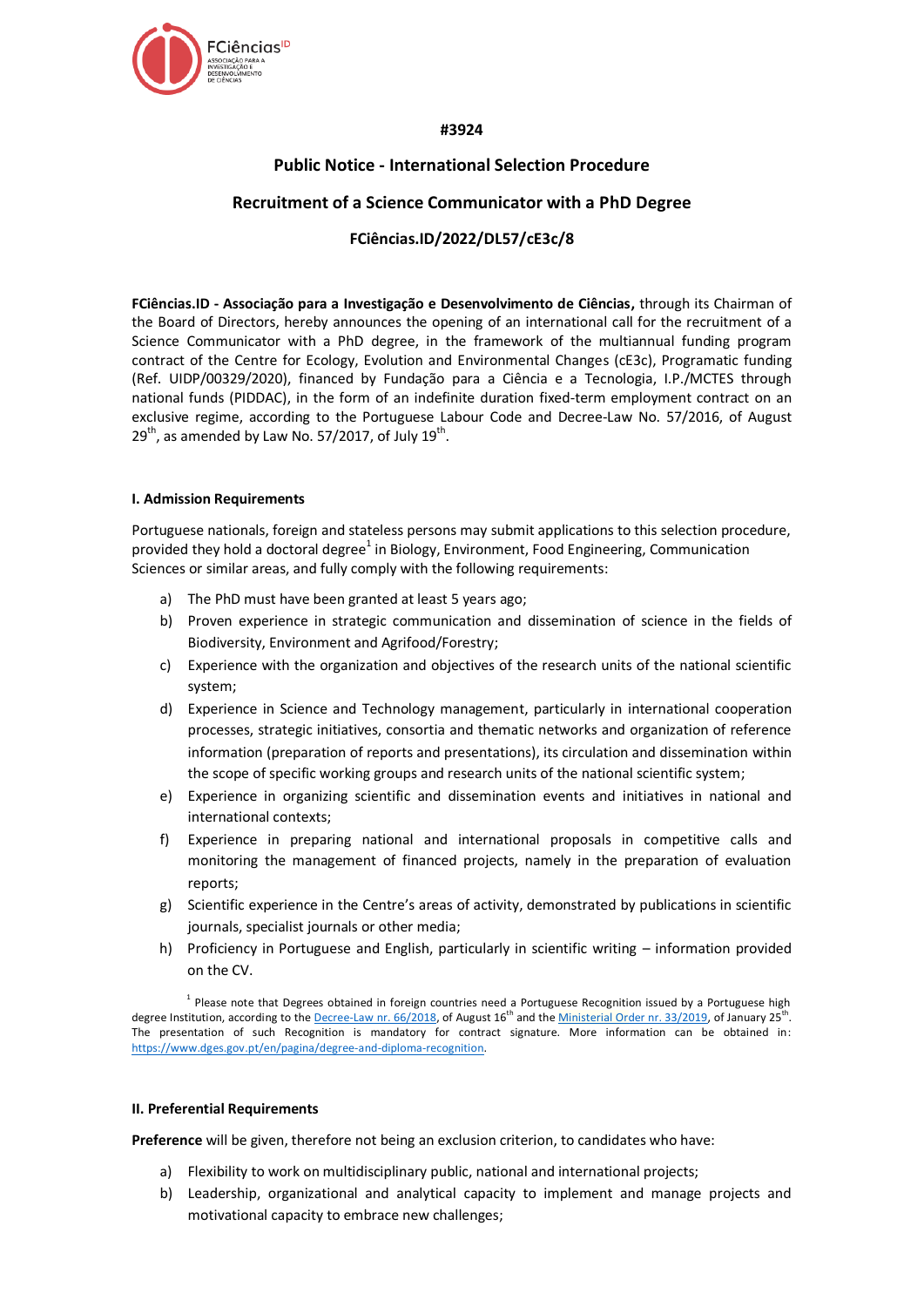

c) Relationship capacity with other national and international private and scientific institutions of a public nature.

### **III. Applicable Law**

- 1. Decree-Law No. 57/2016, of August  $29<sup>th</sup>$  (RCD), in the wording conferred on it by Law No. 57/2017, of July  $19^{th}$  (RCD):
- 2. Portuguese Labour Code, as approved by Law No. 7/2009, of February  $12^{th}$ , in its current version (CT);
- 3. Regulatory Decree No. 11-A/2017, of December 29<sup>th</sup>;
- 4. Administrative Procedure Code, as published in Decree-Law No. 4/2015, of January  $7^{\text{th}}$ , in its current version (CPA).

#### **IV. Work Plan**

The work plan aims to ensure coordination, organization and functioning of cE3c Communication Office. The activities to be developed focus on the strategic organization, dissemination and communication of science, namely:

1) Dissemination of scientific activity (including advanced training and provision of services to society) of the cE3c;

2) Establishment of contacts with the different media;

3) Production of content for different media, including the R&D Unit's website and the respective newsletter;

4) Periodic updating of the R&D Unit's website and the management of its social networks;

5) Organization of national and international events and initiatives;

6) Support in national and/or international applications and in fundraising activities;

7) Support for the realization of proposals, executive summaries and reports of the R&D Unit.

#### **V. Composition of the Jury**

In accordance to article 13 of the RCD, the members of the jury are:

- President Cristina Maria Filipe Máguas Silva Hanson;
- 1st Member of the jury Rui Miguel Borges Sampaio e Rebelo;
- 2nd Member of the jury Tiago Capela Lourenço;
- 1st Alternate Member of the jury Maria Gabriela Rodrigues;
- 2nd Alternate Member of the jury Margarida Maria Demony de Carneiro Pacheco de Matos.

#### **VI. Place of work**

Work will be developed at the facilities of Research Center cE3c – Centre for Ecology, Evolution and Environmental Changes, in Faculty of Sciences of the University of Lisbon, C2 Building, Floor 5, Campo Grande, Lisbon, Portugal, and occasionally at the Field Station of the Center, Herdade da Ribeira Abaixo, in Grândola, and in any other installation that results from the participation of cE3c in the Associated Laboratory CHANGE.

#### **VII. Contract Duration**

The full-time indefinite duration fixed-term employment contract is expected to start on July 2022, and will last until the Work Plan referred to in section IV is completed. It will have an expected duration until 31/12/2023, will not exceed the limits set in the RCD, including an initial experimental trial period of 30 days.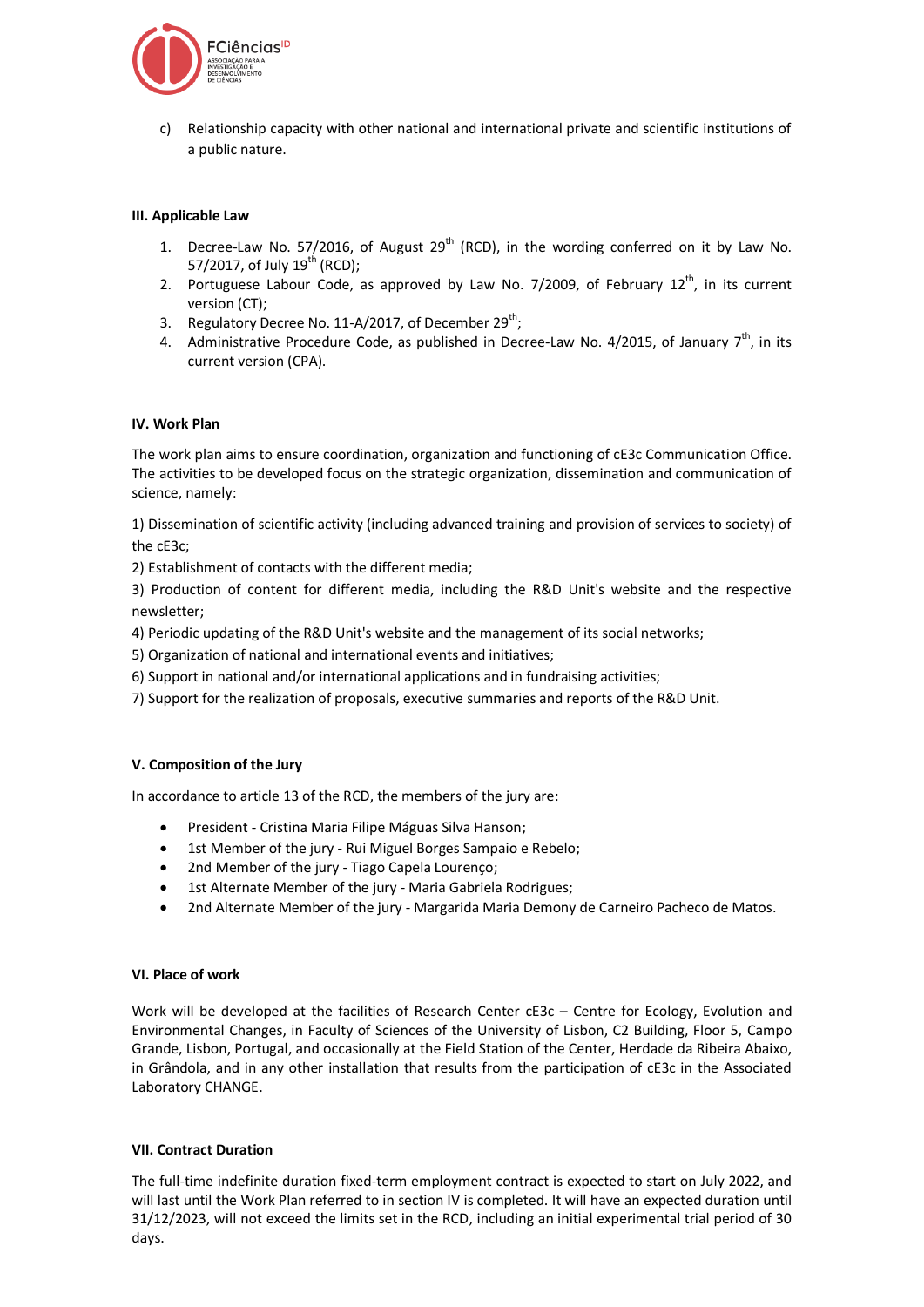

#### **VIII. Monthly Allowance**

The gross monthly salary corresponds to the position 1 of Assistant Researcher, being 3.230,21 Euros, on an exclusive regime, as stipulated in article 15 of the RCD, plus holiday and Christmas allowances, as well as food allowance in the amount and conditions set out for workers with a legal employment relationship under the Labour Code.

### **IX. Evaluation of applications**

- 1. Failure to comply with the Admission Requirements implies the non-admission of candidates in absolute merit.
- 2. According to article 5 of the RCD, the selection of the candidates approved in absolute merit will rely on the evaluation of their scientific and curricular achievements in the last five years, taking into consideration the quality and relevance of the scientific production, and the professional activity indicated as more relevant by the candidate, for the project.
- 3. Based on the assessment of the candidates' scientific and curricular background in the last 5 years, each member of the jury presents a justified proposal for admission (final classification equal to or greater than 75%) or exclusion (final classification below 75%) for each candidate, according to the evaluation criteria referred to in paragraph 5.
- 4. The final classification of candidates is given on a scale of 0 to 100%.
- 5. Evaluation of the relative merit of candidates, will rely on the following criteria:
	- a) *Curriculum Vitae* 40%;
	- b) Demonstration of experience with the organization and objectives of research units of the national scientific system - 20%;
	- c) Demonstration of experience with scientific dissemination to different audiences and/or press offices - 20%;
	- d) Experience with digital content and social networks 20%;
	- e) Interview, if deemed necessary by the jury 10%.
- 6. The jury may decide to interview the three best ranked candidates [in criteria a) to d) of paragraph 5)], for clarifications and improved explanations of curricular elements. If there is an interview, the sum of the classification obtained in the evaluation criteria a) to d) will correspond to 90% of the final classification and the interview will correspond to 10%.
- 7. The jury shall deliberate by means of a roll-call vote based on the evaluation criteria.
- 8. Minutes of the jury meetings are drawn up, summarizing all relevant elements considered by jury members, as well as their individual votes and justifications.
- 9. After completion of the evaluation process, the jury will draw up a ranking of successful candidates with their classifications.
- 10. Hiring will be decided by the Chairman of the Board of Directors of FCiências.ID, based on the final jury recommendation.
- 11. The evaluation results will be published on the website of the FCiências.ID ("Concursos" tab). The candidates will be individually notified of the evaluation results by e-mail sent to the address indicated in the "Personal Data" section of the submitted form.
- 12. With the notification referred to in paragraph 11, the hearing phase of interested parties referred to in Article 121 *et seq.* of the CPA will begin, and last for ten working days.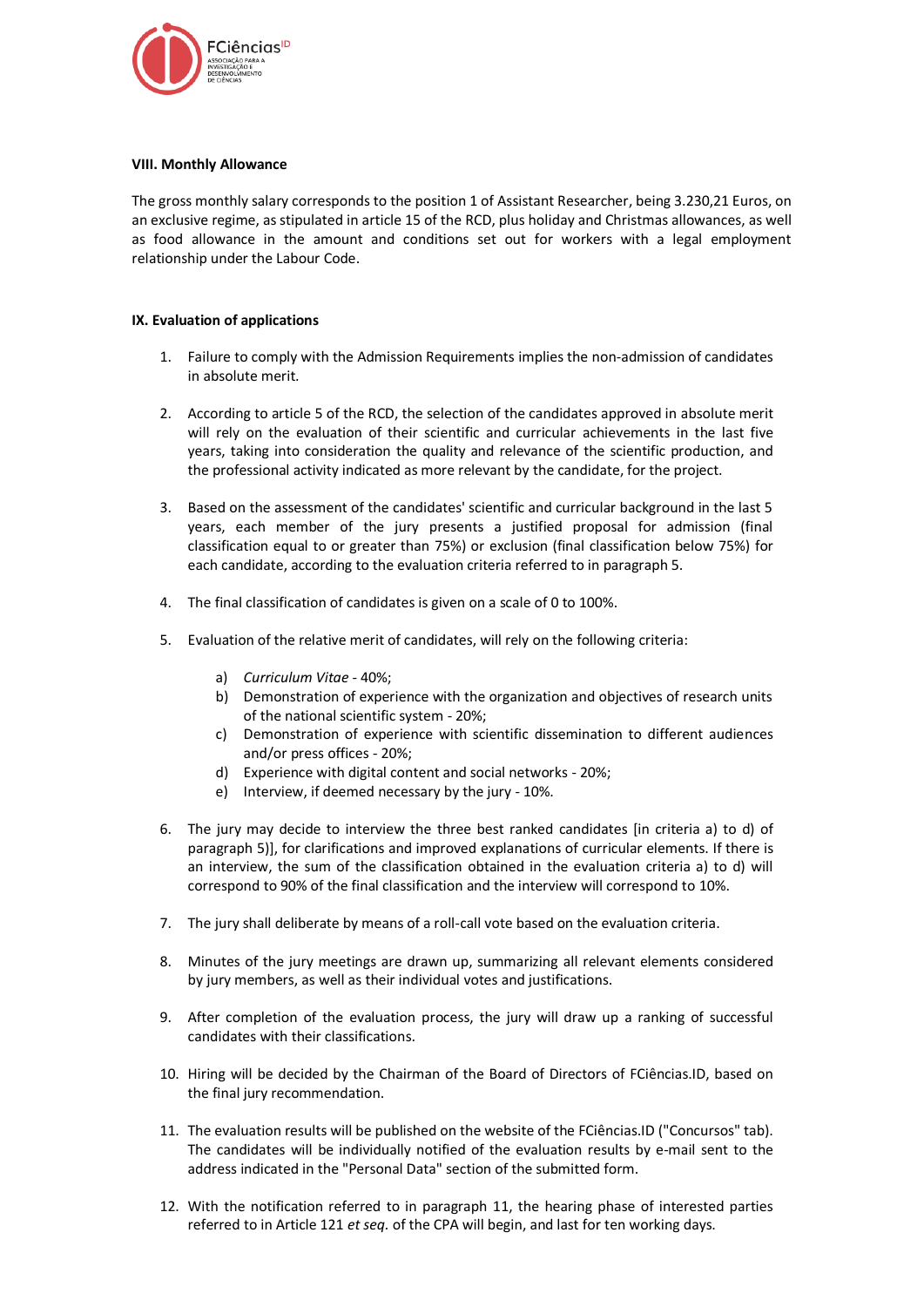

- 13. The possible pronouncement of the candidate in a prior hearing must be addressed to the President of the jury and submitted in writing to [concursos@fciencias-id.pt.](mailto:concursos@fciencias-id.pt) The President of the jury will convene a jury's meeting to produce the final decision, within thirty working days.
- 14. Within five working days of the final jury decision, the Chairman of the Board of Directors of FCiências.ID will approve it and the candidates will be notified.
- 15. The communication between FCiências.ID [\(concursos@fciencias-id.pt\)](mailto:concursos@fciencias-id.pt) and the candidates will be electronic and will comply with the following rules:
	- a) At the time of electronic submission of any document namely in the case of paragraph no 12 - the candidates must generate proof of "sent message".
	- b) FCiências.ID will send an email message acknowledging documents received to the email address used by the candidates, within two working days.
	- c) In case of absence of a confirmation receipt by FCiências.ID showing the possibility of technical problems that should neither be the responsibility of the candidate nor FCiências.ID - the candidates should contact FCiências.ID, with the proof referred to in point (a), to ensure delivery and proper receipt of the documents concerned.

#### **X. Compliance with public policies**

- 1. FCiências.ID actively promotes a policy of non-discrimination and equal access, so that no candidate can be privileged, benefited, disadvantaged or deprived of any right or exempt from any duty due to, inter alia, ancestry, age, sex, sexual orientation, marital status, family status, economic situation, education, social origin or condition, genetic heritage, reduced working capacity, disability, chronic illness, nationality, ethnic origin or race, territory of origin, language, religion, political or ideological beliefs and trade union membership.
- 2. Under the terms of D.L. No. 29/2001, of February 3, a disabled candidate has a preference in equal classification, which prevails over any other legal preference. Candidates must declare their respective degree of disability, the type of disability and the means of communication / expression to be used in the selection process, under the terms of the above-mentioned diploma.

#### **XI. Submission of Applications**

- 1. The present call will be open from  $26<sup>th</sup>$  May to  $8<sup>th</sup>$  June 2022.
- 2. The application and all the required documents may be submitted in Portuguese or English.
- 3. Applications will be submitted online, through the electronic platform of FCiências.ID [\(http://concursos.fciencias-id.pt\)](http://concursos.fciencias-id.pt/).
- 4. On the electronic platform, applicants will complete a *mandatory* section on Personal Data [name, address, date of birth, contact email, nationality and scientific identifiers] and upload files with the documents listed below:
	- i. Detailed *curriculum vitae mandatory -* **CV may be provided in PDF format or through th[e CIÊNCIAVITAE](https://cienciavitae.pt/) system**;
	- ii. A motivation letter clearly demonstrating that the candidate has an adequate profile for the position and fully complies with the Admission Requirements *mandatory*;